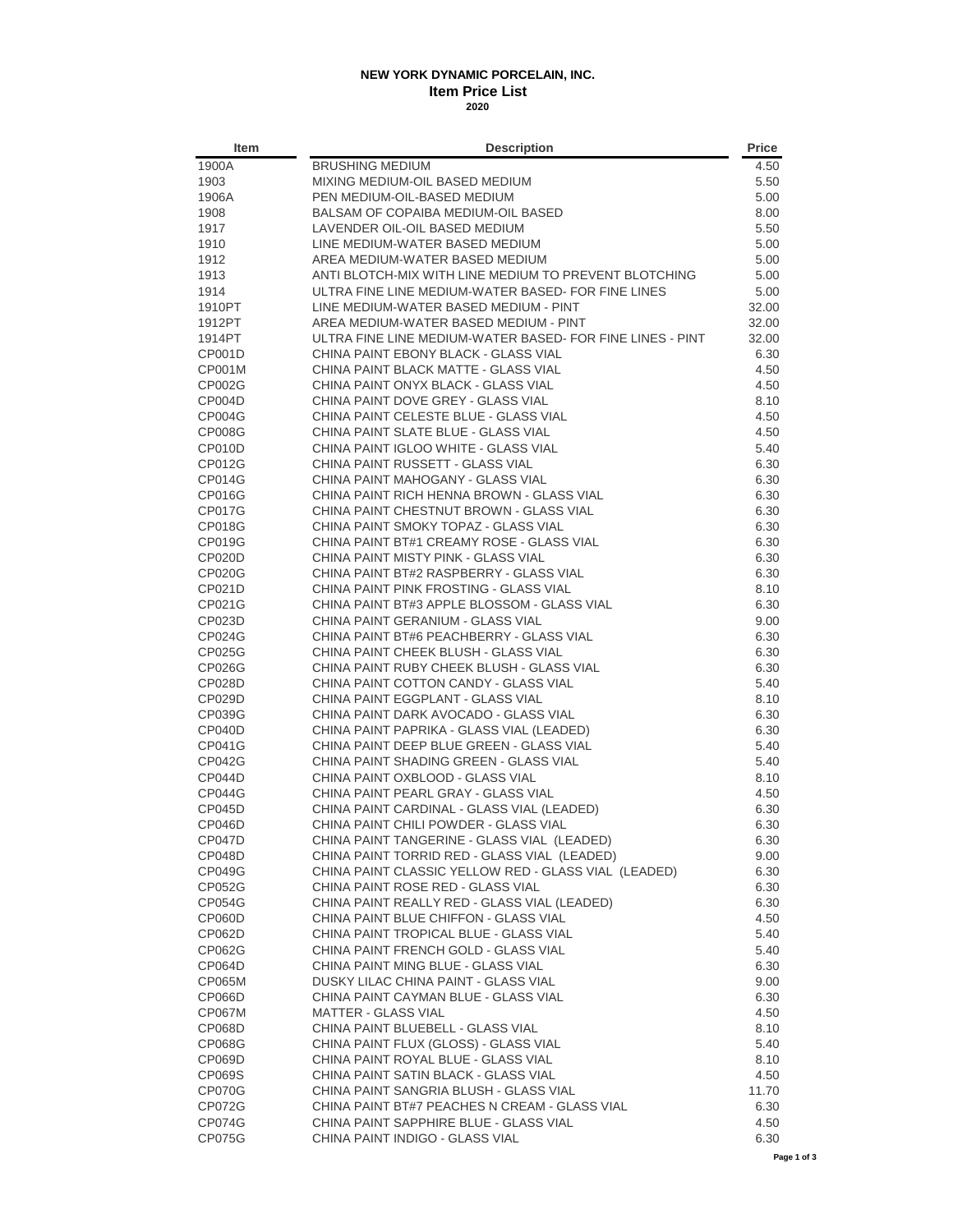## **NEW YORK DYNAMIC PORCELAIN, INC. Item Price List 2020**

| Item                           | <b>Description</b>                                                                          | Price         |
|--------------------------------|---------------------------------------------------------------------------------------------|---------------|
| <b>CP077G</b>                  | CHINA PAINT ROSEWATER - GLASS VIAL                                                          | 6.30          |
| <b>CP079G</b>                  | CHINA PAINT SHIMMERING MOSS - GLASS VIAL                                                    | 6.30          |
| CP080M                         | CHINA PAINT WHIPPED CREAM - GLASS VIAL                                                      | 6.30          |
| CP081                          | CHINA PAINT GOLD DUST - GLASS VIAL (LEADED)                                                 | 10.80         |
| <b>CP081D</b>                  | CHINA PAINT HONEY BLOND - GLASS VIAL                                                        | 6.30          |
| CP082                          | CHINA PAINT SILVER DUST - GLASS VIAL (LEADED)                                               | 10.80         |
| CP082D                         | CHINA PAINT MAPLE SUGAR - GLASS VIAL                                                        | 6.30          |
| CP083D                         | CHINA PAINT PECAN BROWN - GLASS VIAL                                                        | 9.00          |
| CP083G                         | CHINA PAINT DEEP PURPLE - GLASS VIAL                                                        | 9.00          |
| <b>CP084D</b>                  | CHINA PAINT COFFEE BEAN - GLASS VIAL                                                        | 8.10          |
| CP084G                         | CHINA PAINT PINK FAWN SHADOW - GLASS VIAL                                                   | 6.30<br>10.80 |
| CP085<br><b>CP086S</b>         | CHINA PAINT MOON GLOW - GLASS VIAL (LEADED)<br>CHINA PAINT EB#2 OLIVE BROWN - GLASS VIAL    | 6.30          |
| <b>CP087D</b>                  | CHINA PAINT MOSS BROWN - GLASS VIAL                                                         | 8.10          |
| <b>CP087G</b>                  | CHINA PAINT LAVENDER MIST - GLASS VIAL                                                      | 9.00          |
| CP091S                         | CHINA PAINT SATIN YELLOW RED - GLASS VIAL (LEADED)                                          | 6.30          |
| CP093G                         | CHINA PAINT EB#7 ESPRESSO - GLASS VIAL                                                      | 6.30          |
| <b>CP094S</b>                  | CHINA PAINT EYEBROW #3 COPPER - GLASS VIAL                                                  | 6.30          |
| <b>CP095S</b>                  | CHINA PAINT EYEBROW #1 CARAMEL - GLASS VIAL                                                 | 6.30          |
| <b>CP096S</b>                  | CHINA PAINT EB#4 DARK BROWN - GLASS VIAL                                                    | 6.30          |
| CP097G                         | CHINA PAINT BODY GLOW-FR BISQ - GLASS VIAL                                                  | 6.30          |
| CP099D                         | CHINA PAINT LEMON DROP - GLASS VIAL                                                         | 5.40          |
| CP099G                         | CHINA PAINT MIRAJA GLOW - GLASS VIAL                                                        | 9.00          |
| <b>CP100D</b>                  | CHINA PAINT SUNGOLD - GLASS VIAL                                                            | 5.40          |
| CP101D                         | CHINA PAINT PINEAPPLE - GLASS VIAL                                                          | 6.30          |
| CP103D                         | CHINA PAINT MEADOWLARK - GLASS VIAL                                                         | 6.30          |
| CP103G                         | CHINA PAINT MALIBU GLOW - GLASS VIAL                                                        | 9.00          |
| CP104D                         | CHINA PAINT GREEN GRAPE - GLASS VIAL                                                        | 6.30          |
| CP105D                         | CHINA PAINT JUNGLE GREEN - GLASS VIAL                                                       | 5.40          |
| <b>CP106D</b>                  | CHINA PAINT EGYPTIAN TURQUOISE - GLASS VIAL                                                 | 5.40          |
| 106G                           | CHINA PAINT LOTUS BLOSSOM GLOW - PLASTIC VIAL                                               | 7.00          |
| <b>CP107D</b>                  | CHINA PAINT FRESH CELERY - GLASS VIAL                                                       | 5.40          |
| CP107G                         | CHINA PAINT CAPPUCCINO GLOW - GLASS VIAL                                                    | 6.30          |
| <b>CP108D</b><br><b>CP109D</b> | CHINA PAINT GREEN APPLE - GLASS VIAL<br>CHINA PAINT DEEP EMERALD - GLASS VIAL               | 5.40          |
| CP109G                         | CHINA PAINT FRENCH MANICURE PINK - GLASS VIAL                                               | 8.10<br>5.40  |
| <b>CP110G</b>                  | CHINA PAINT MANICURE WHITE - GLASS VIAL                                                     | 5.40          |
| <b>CP111G</b>                  | CHINA PAINT ROCHARD PASTE - GLASS VIAL                                                      | 5.40          |
| CP114G                         | CHINA PAINT NATURELLE GLOW - GLASS VIAL                                                     | 6.30          |
| <b>CP118G</b>                  | CHINA PAINT FRENCH CHOCOLATE SHADE - GLASS VIAL                                             | 9.00          |
| <b>CP120G</b>                  | CHINA PAINT BROWN VELVET GLOW - GLASS VIAL                                                  | 9.00          |
| CP121G                         | CHINA PAINT BT#9 CRANBERRY - GLASS VIAL                                                     | 9.00          |
| CP125D                         | CHINA PAINT GOLD GLITTER - GLASS VIAL (LEADED)                                              | 10.80         |
| CP126D                         | CHINA PAINT SILVER GLITTER - GLASS VIAL (LEADED)                                            | 10.80         |
| CP126S                         | CHINA PAINT CAMEO PINK - GLASS VIAL                                                         | 5.40          |
| CP127S                         | CHINA PAINT EYEBROW #8 ANTIQUE MOCHA - GLASS VIAL                                           | 6.30          |
| CP128S                         | CHINA PAINT ADRIATIC BLUE - GLASS VIAL                                                      | 6.30          |
| <b>CP129S</b>                  | CHINA PAINT ANTIQUE POMPADOUR - GLASS VIAL                                                  | 6.30          |
| CP <sub>130</sub> D            | CHINA PAINT WILD SAGE - GLASS VIAL                                                          | 6.30          |
| CP130S                         | CHINA PAINT EB#9 GOLDEN BROWN - GLASS VIAL                                                  | 6.30          |
| CP131G                         | CHINA PAINT ANGEL GLOW - GLASS VIAL                                                         | 9.00          |
| CP132G                         | CHINA PAINT BISQ TONE 1000 CLASSIC FRENCH - GLASS VIAL                                      | 6.30          |
| CP133D                         | CHINA PAINT CORAL ROSE - GLASS VIAL                                                         | 8.10          |
| CP133G<br>CP134D               | CHINA PAINT BISQ TONE 2000 CLASSIC GERMAN - GLASS VIAL<br>CHINA PAINT MARIGOLD - GLASS VIAL | 6.30<br>8.10  |
| CP <sub>135</sub> D            | CHINA PAINT PERIWINKLE - GLASS VIAL                                                         | 6.30          |
| CP135G                         | CHINA PAINT TIGER EYE - GLASS VIAL                                                          | 6.30          |
| CP136D                         | CHINA PAINT BLUE OPAL - GLASS VIAL                                                          | 8.10          |
| CP137D                         | CHINA PAINT KEY LIME - GLASS VIAL                                                           | 8.10          |
| CP137S                         | CHINA PAINT EB #10 FINISHING BROWN - GLASS VIAL                                             | 6.30          |
| CP139G                         | CHINA PAINT BISQ TONE 4000 HONEY - GLASS VIAL                                               | 6.30          |
| CP141G                         | CHINA PAINT NEW ROSE RED - GLASS VIAL                                                       | 6.30          |
| CP143G                         | CHINA PAINT ROSY RED CHEEK BLUSH - GLASS VIAL                                               | 6.30          |
|                                |                                                                                             |               |